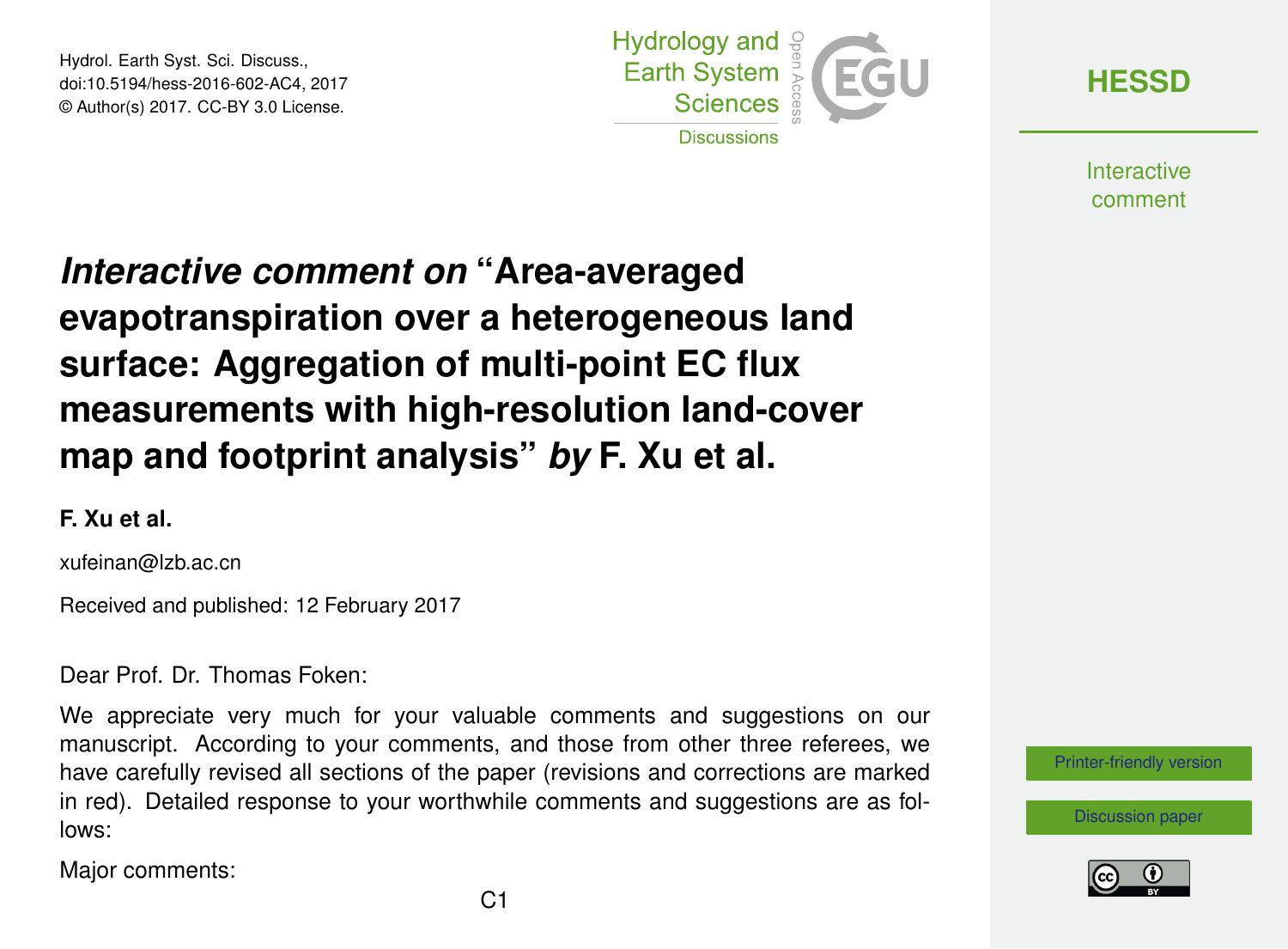1. Reading the manuscript, I found that the concept of the experimental design and the data analysis is very similar to the experiment LITFASS-2003, which was published in BAMS (Mengelkamp et al., 2006) and in a special issue of Boundary-Layer Meteorology (2006, vol. 121, issue 1). Some of these papers are quoted, but papers published later are missing (Foken et al., 2006; Foken et al., 2010; Charuchittipan et al., 2014).

Response:

Thanks. We have added the important references you specified.

2. Several parts in the paper are unclear, or information is missing that would enable the paper to be followed accurately:

(1) The area of investigation was very much dominated by maize fields. Only three stations had another dominant land cover (stations 1, 4, and 17). This is a significant limitation for the stated aim of the paper to determine area-averaged fluxes over a heterogeneous area. For the LITFASS-2003 experiment (and other experiments given as references), different land cover types were much better distributed. This deficit should be discussed.

Response:

As described in Section 2.1, even the dominant land-use type in the intensive observation area was maize field, the surface status of this oasis were actually very heterogeneous. The small square maize fields were all staggered with windbreak trees, roads, irrigation ditches, etc. We have classified four dominant types of the land-cover in the study area. The proportions of each land cover classes were 72 % (maize), 15% (non-vegetation), 8 % (woods) and 5 % (vegetable), respectively. According to the crop planting structure and land cover, 13 sites were spatially distributed under the dominated maize cropland; while only three stations, namely site 1 (vegetable field) and site 4 (residential area) as well as site 17 (orchard), were separately installed in respectively rather small area of land-use. This has been discussed in more detail in



**Interactive** comment

[Printer-friendly version](http://www.hydrol-earth-syst-sci-discuss.net/hess-2016-602/hess-2016-602-AC4-print.pdf)

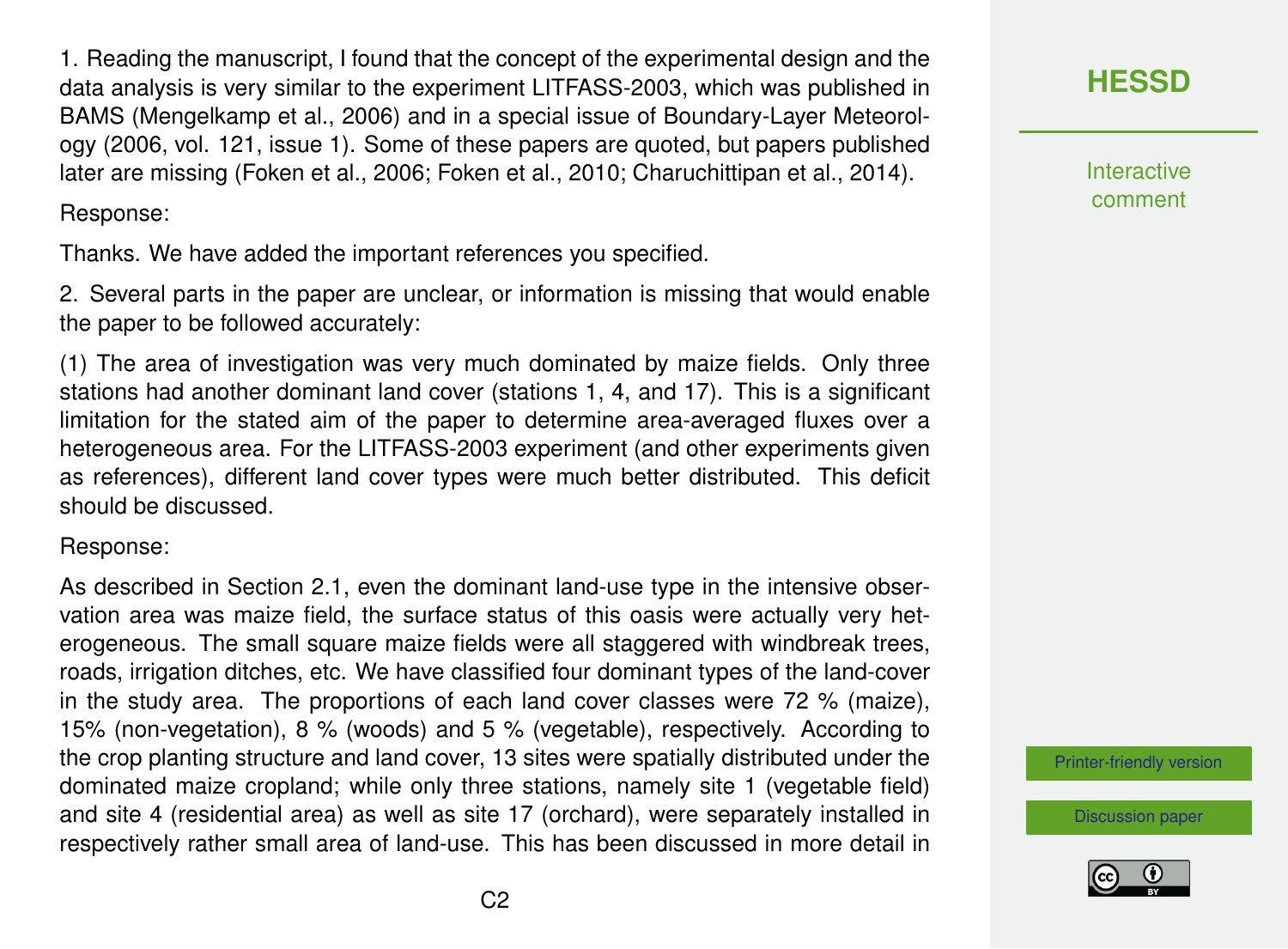the revised manuscript.

(2) The function of the LAS in the aggregation schema was not clear. I could not find a reason for the use of such data. In LITFASS-2003, LAS systems were also used with a specific function: It was assumed that LAS can also measure the fluxes of larger turbulence or circulation structures and that this is not affected by the non-closure of the energy balance (Foken, 2008). This information was used to discuss the unclosed energy balance of the flux measurements and to correct this. The problem of the unclosed energy balance is not mentioned in the whole paper, but it is a standard for the analysis of surface flux measurements (Foken et al., 2012).

Response:

The LAS measurements for this paper are an intermediate point in checking the established flux aggregation algorithm. The procedure is as follows: the sensible heat fluxes representative for LAS source area were firstly integrated from multiple EC flux measurements, and then compared with the sensible heat fluxes from the 4 paths of LAS systems, to test the reliability of the developed flux integration method. Finally, the latent heat fluxes (daily evapotranspiration) of EC systems were extended to the study area using the aggregation scheme.

The energy balance closure (EBC) is a significant problem we are concerning from the very beginning of HiWATER. Moreover, relevant research has just published in JAMC (Xu et al., 2017). Generally, the energy balance closure ratio (EBR) during the 3 and half months was good. For the 17 EC stations in the intensive observation area, the average EBR was about 0.92. Except the lowest (0.78) in orchard site (#17), values in other sites were scattered without clear relation to the surface status. Site #15 (Super-station) had 2 heights, 4.5 m and 34 m. The relevant EBR were 0.89 & 1.03 respectively. This is quite reasonable.

We have added the detailed description on the EBR for the EC data of the HiWATER flux matrix in Section 2.2.1 and inserted a referenced here. We have discussed the Interactive comment

[Printer-friendly version](http://www.hydrol-earth-syst-sci-discuss.net/hess-2016-602/hess-2016-602-AC4-print.pdf)

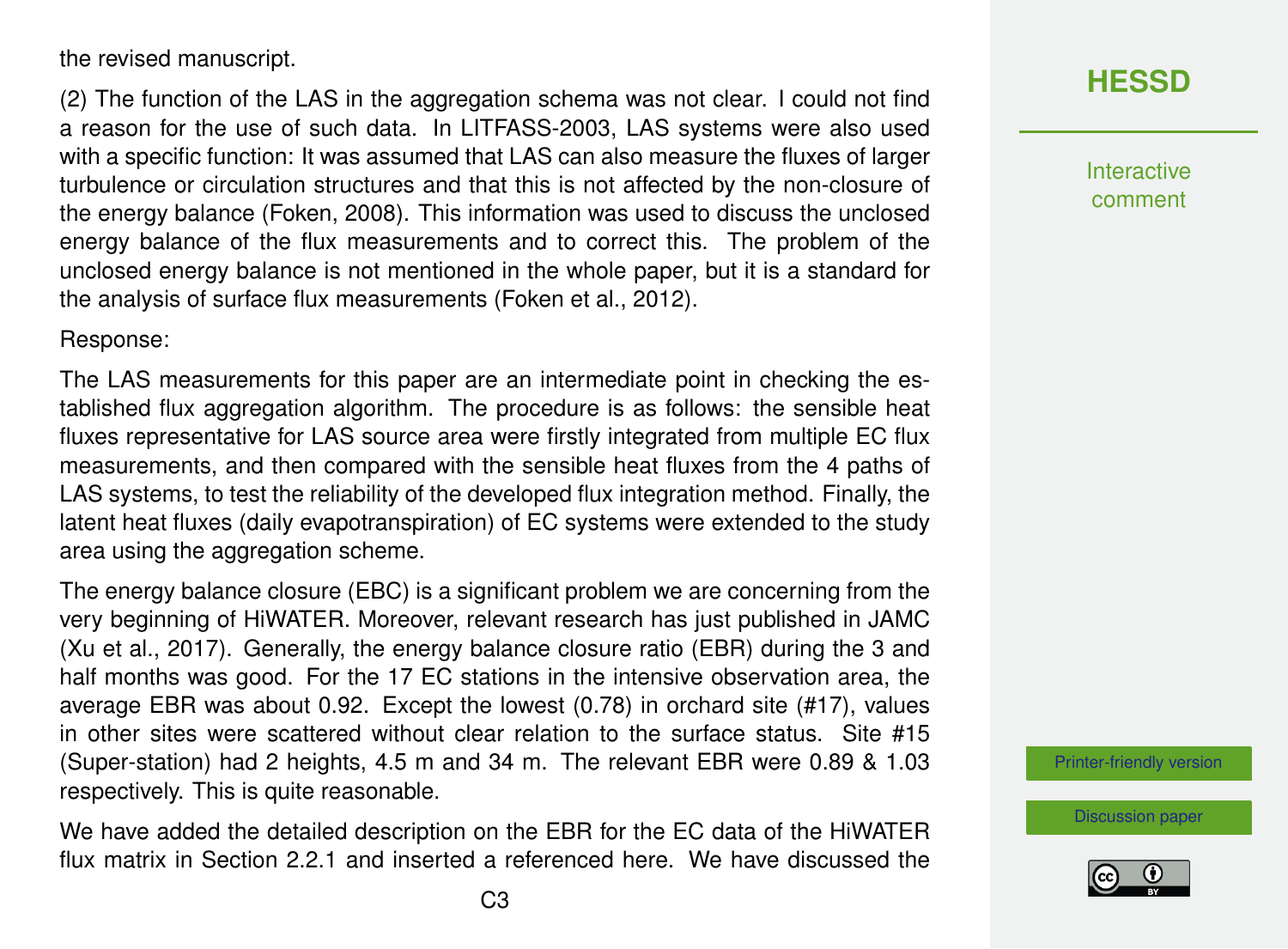effect of the unclosed energy balance in EC flux measurements on the results of the flux aggregation method in the revised manuscript.

(3) Any information is missing as to why the footprint model by Kormann and Meixner (2001) was used in your study. Perhaps the textbook by Leclerc and Foken (2014) would give you the relevant information. Questionable is the exact location of the small non-maize-covered areas in the footprint of the EC and LAS measurements. A discussion of the accuracy of the footprint analysis combined with the accuracy of the EC and LAS measurements is urgently necessary.

#### Response:

The advantage of the analytical footprint model by Kormann and Meixner (2001) was referenced in the textbook by Leclerc and Foken (2014). Related descriptions have been added into our revised manuscript. Besides, as we have checked, the footprint estimates of the Kormann and Meixner (2001) were in good agreement with the results of sophisticated backward Lagrangian footprint models, such as the Kljun scheme (Kljun et al., 2002;Kljun et al., 2015). The results from the newest version of Kljun's scheme (October 2016) was used to compare with what from that of Kormann and Meixner (2001). The differences were really minor. We have added some statements and relevant references in the revised paper.

The land-cover map used in the study was initially derived from the aircraft remote sensing images with 1-m spatial resolution, and was then carefully post-processed. Thus, overlapping the accurate 1-m land-cover map with the footprint of EC and LAS with same resolution can determine the location of the small non-vegetation areas in the footprint.

Quality-control and uncertainty-estimation for the EC and LAS data of the HiWATER flux matrix were carefully done. For the EC systems used in the data analysis, we have tried to reduce the systematic errors to a minimum with a pre-observation intercomparison and careful maintenances during the observation period (Xu et al., 2013). Interactive comment

[Printer-friendly version](http://www.hydrol-earth-syst-sci-discuss.net/hess-2016-602/hess-2016-602-AC4-print.pdf)

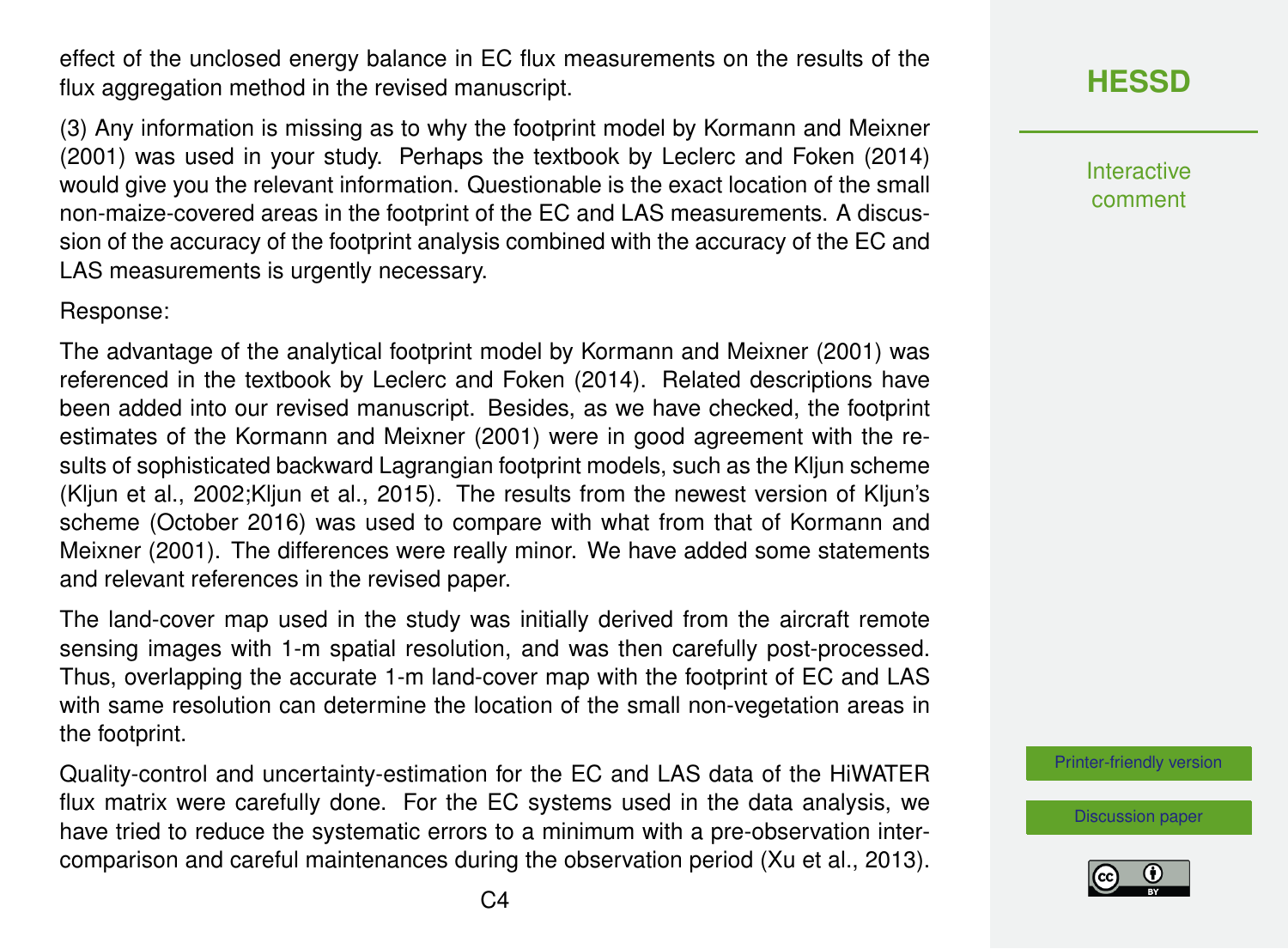The random errors were also analyzed by a separate research, which can be minimized in an ensemble average (Wang et al., 2015). As for the eddy-covariance systems, flux data from the 4 paths of LAS were also quality controlled. The systematic errors from data processing, e.g. the larger effects of Bowen-ratio correction in this oasis area, were carefully minimized. We checked the sensible heat fluxes (H) from the 4 paths of LAS with that from the nearer ECs. Except LAS 3, under its path there are clearly some village buildings so the H\_las is higher, others agreed very well with that of ECs. Relevant statements on this have been added into Section 2.1.1.

(4) The applied multiple-linear regression analysis needs more information. Did you aggregate the fluxes according to the land-cover type in different effect levels of the footprint? Compare your method with the methods presented by Leclerc and Foken (2014).

Response:

Yes, we aggregate the fluxes according to the land-cover type in different effect levels of the footprint. We have supplemented some statements on the applied multiple-linear regression method in the study into Section 3.1.

As mentioned above, we have compared carefully the footprint results from Korman and Meixner (2001) with those from Kljun's scheme (Kljun et al. 2002, 2015) to insure the quality of our footprint analysis.

(5) What is meant by "Remotely sensed ET products"? If I understood the paper correctly, only the land-cover type was determined by satellite measurements, but, as seems probable, did these also include the net radiation for use in the Penman-Monteith equation? But this would then be difficult for the heterogeneous land cover. It is impossible to discuss the underestimation of the fluxes by the Penman-Monteith equation without knowing the parameterizations used in this equation. E.g., the atmospheric resistance and the stomata resistance are extremely variable and should be included in any discussion.

**[HESSD](http://www.hydrol-earth-syst-sci-discuss.net/)**

**Interactive** comment

[Printer-friendly version](http://www.hydrol-earth-syst-sci-discuss.net/hess-2016-602/hess-2016-602-AC4-print.pdf)

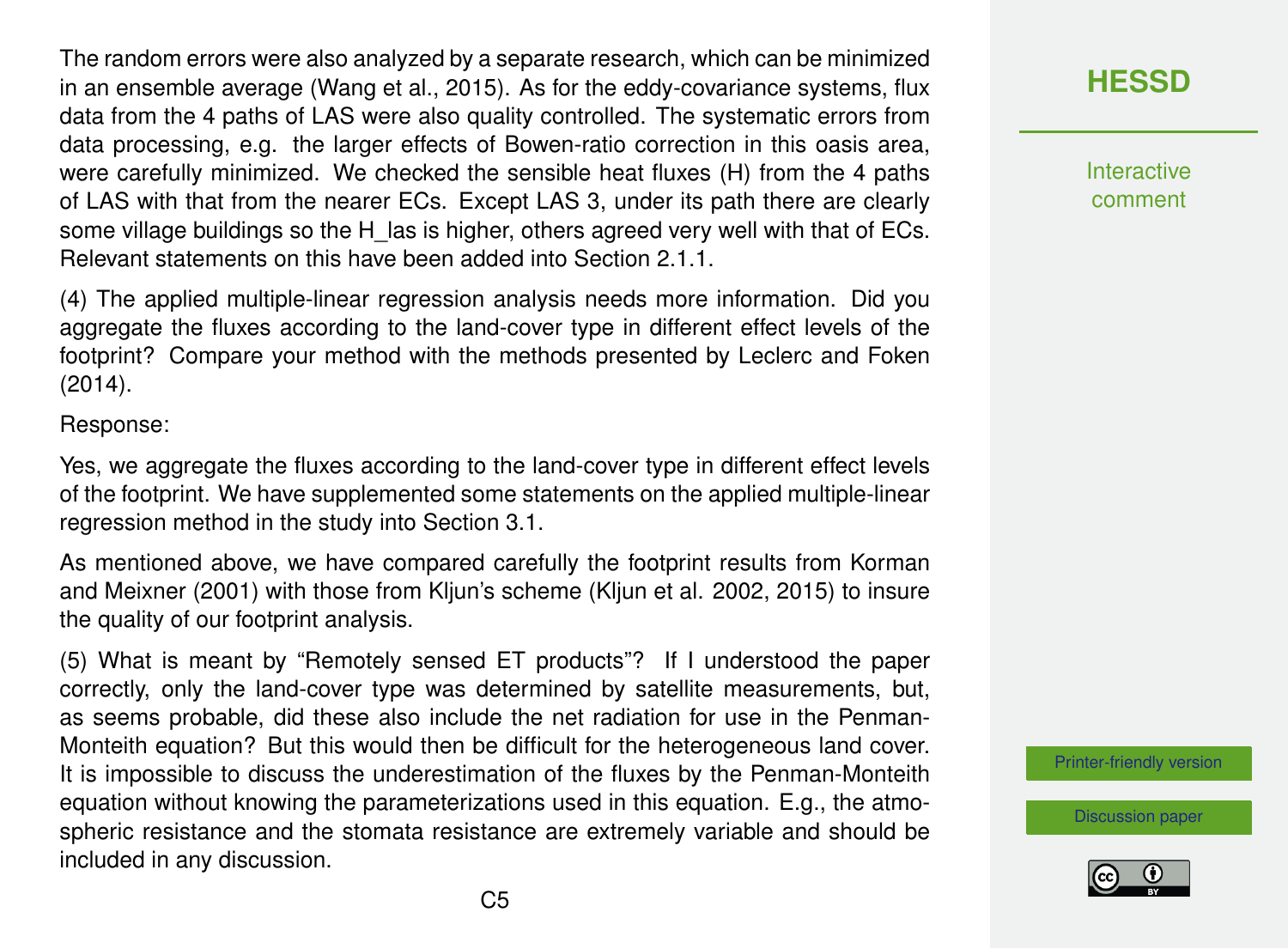Response:

We benefit a lot from your valuable comments. We have removed the parts on comparison with remotely sensed ET products derived by Penman-Monteith equation, according to the comments from you and other referees.

(6) Please also show in Fig. 2 the daily cycle of the evapotranspiration and not only the daily sum. This is necessary to indicate the energy exchange of the different sites, possible oasis effects, and the Bowen ratio. The latter may be a good indicator which to classify the sites.

Response:

Accepted. We have changed the Fig. 2(b) (Fig. 3(b) in revised paper) from bar-graph with mm/d to line graph with W m-2, and also have re-stated the descriptions on the energy exchange of the different sites.

(7) Undoubtedly the authors have an interesting data set with a significant scientific potential. Such a data set should be published with a good scientific concept. Besides some deficits in the experimental design, the concept of area-averaged fluxes may be such a concept. But the paper needs significant improvements according to the points given above. Therefore I recommend major revisions.

Response:

Thanks for your constructive comments.

Minor remarks:

The numbering of the figures is confusing. Figure 3 should be renamed as Fig. 1.

Response:

Accepted.

Table 1: The instrumentation (sonic anemometer, gas analyzer) is missing.

**Interactive** comment

[Printer-friendly version](http://www.hydrol-earth-syst-sci-discuss.net/hess-2016-602/hess-2016-602-AC4-print.pdf)

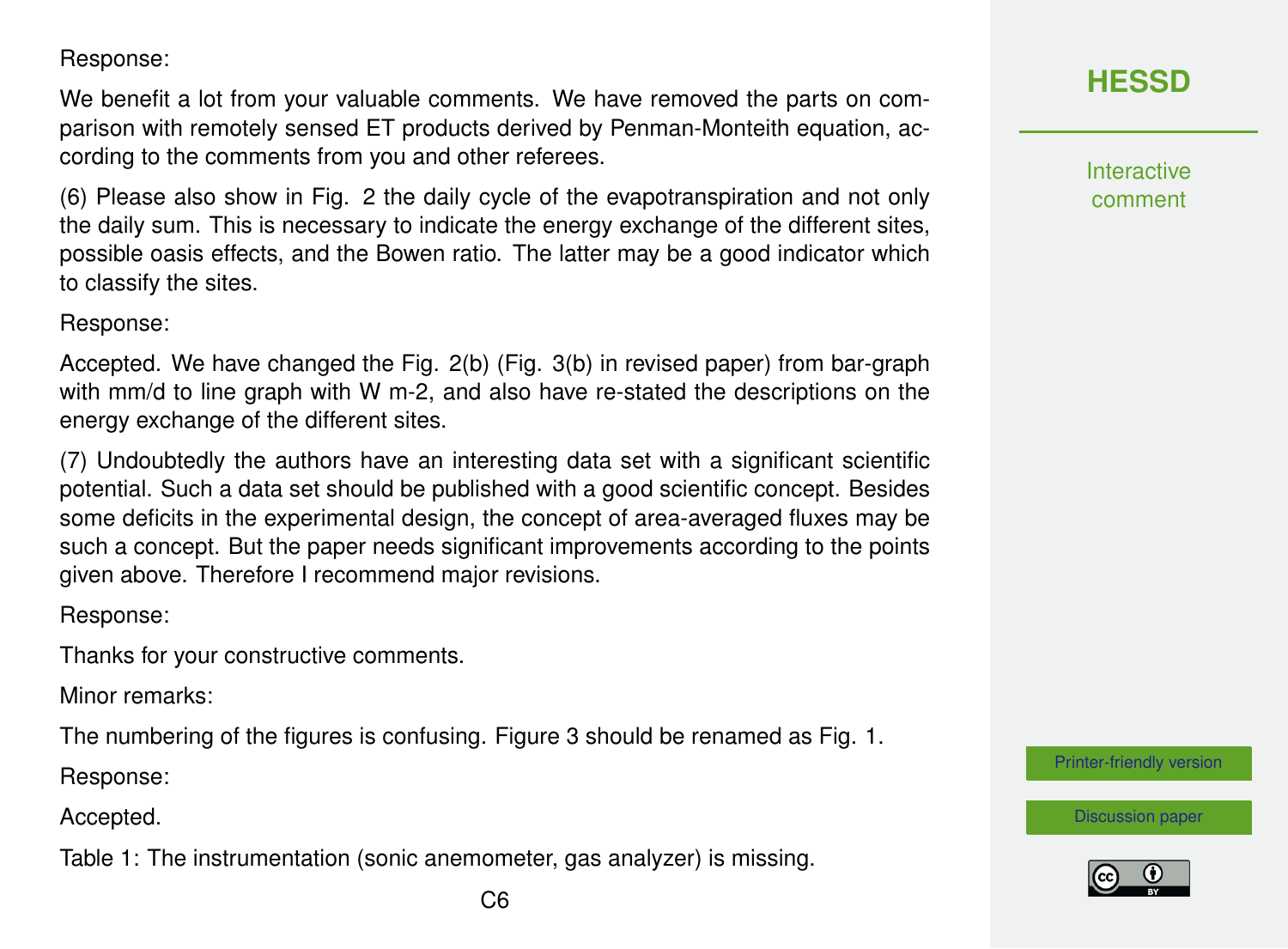Accepted.

Table 2: Do not mix LAS type and LAS producer, please give both for all sites.

Response:

Accepted.

p. 6, line 21: What do the flags mean?

Response:

The flag 0, 1 and 2 represent high-quality, intermediate-quality and poor-quality flux data (Mauder and Foken, 2015), respectively. We have added this reference in the revised manuscript.

p. 6, line 23: Why did you use 2D-rotation and not planar fit? Was the terrain absolutely even?

Response:

Our study area, the oasis in the middle reaches of Heihe River basin, is relatively very flat. To use the common 2-D rotation method is not only simpler but also enough in this situation. We have compared the results of 2-D rotation and Planar fit during previous data-processing works. The differences were very small.

p. 7, line 13: L can be easily misinterpreted as the Obukhov length in a micrometeorological paper.

Response:

We have changed the symbol L to R.

Fig. 4 and 5: Why did you use different names or land cover types in both figures? Response:

Interactive comment

[Printer-friendly version](http://www.hydrol-earth-syst-sci-discuss.net/hess-2016-602/hess-2016-602-AC4-print.pdf)

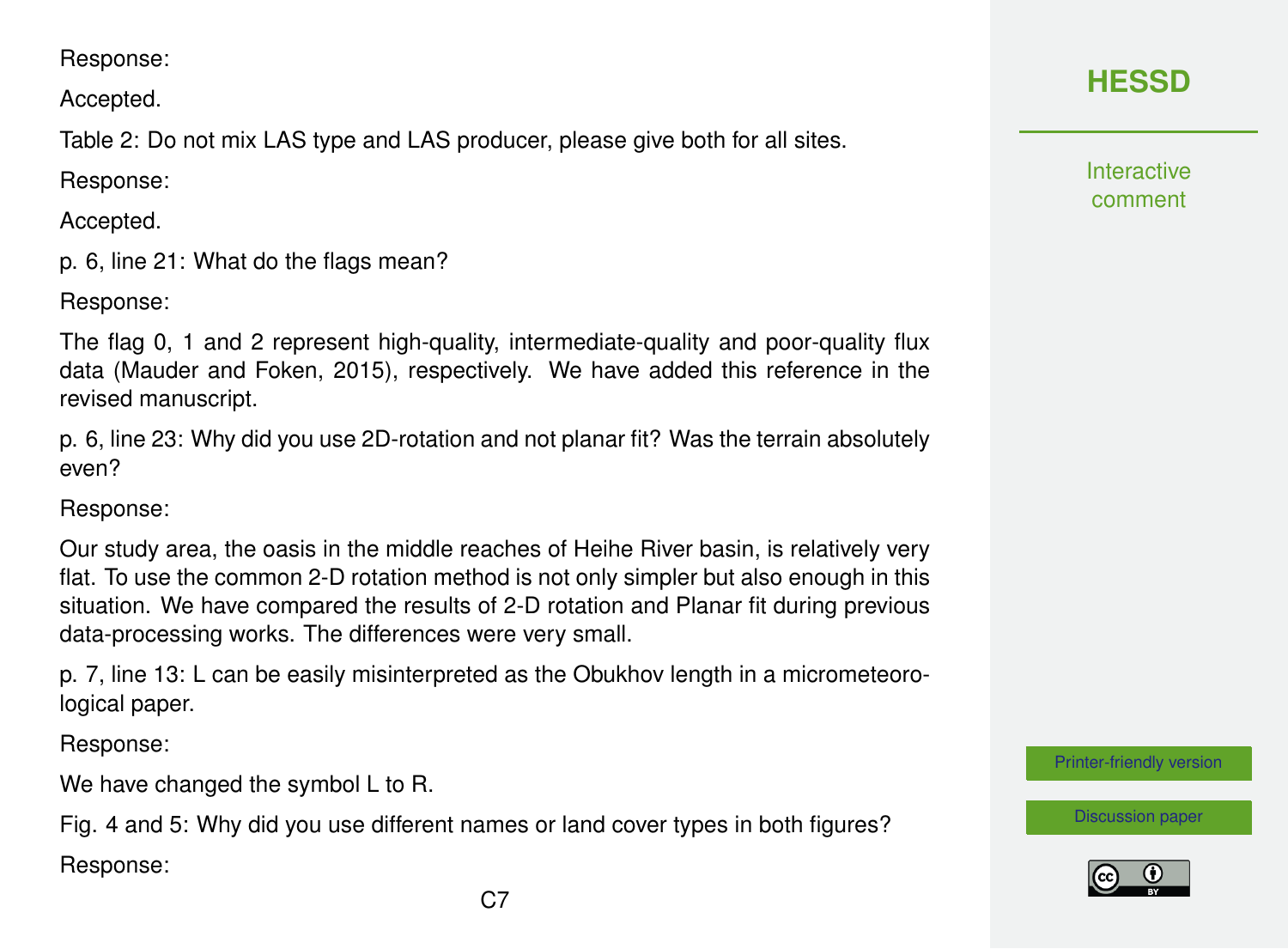We are sorry for our mistake. We have unified the use of land cover types in both figures.

Fig. 6: Probably y has a lower accuracy than given in the figure!

Response:

The different statistics (e.g. the root mean square error, RMSE) between x and y listed in Table 3 were calculated with data shown in the Fig. 7 of the revised manuscript.

p. 16, line 11: The reference should probably be Fig. 3!

Response:

Accepted.

p. 17, line 12: This is trivial; when maize dominates the land cover it is normal that maize also dominates the ET.

Response:

Removed.

Table 6: Give the units in the columns.

Response:

The relevant information on the comparison with P-M estimated ET throughout the paper has already been removed, including Table 6.

p. 19, line 16-25: Such a paper needs a well-written conclusion chapter and not only ten not very significant lines.

Response:

The conclusions have been re-written.

p. 22, line 13: Many authors are missing

**Interactive** comment

[Printer-friendly version](http://www.hydrol-earth-syst-sci-discuss.net/hess-2016-602/hess-2016-602-AC4-print.pdf)

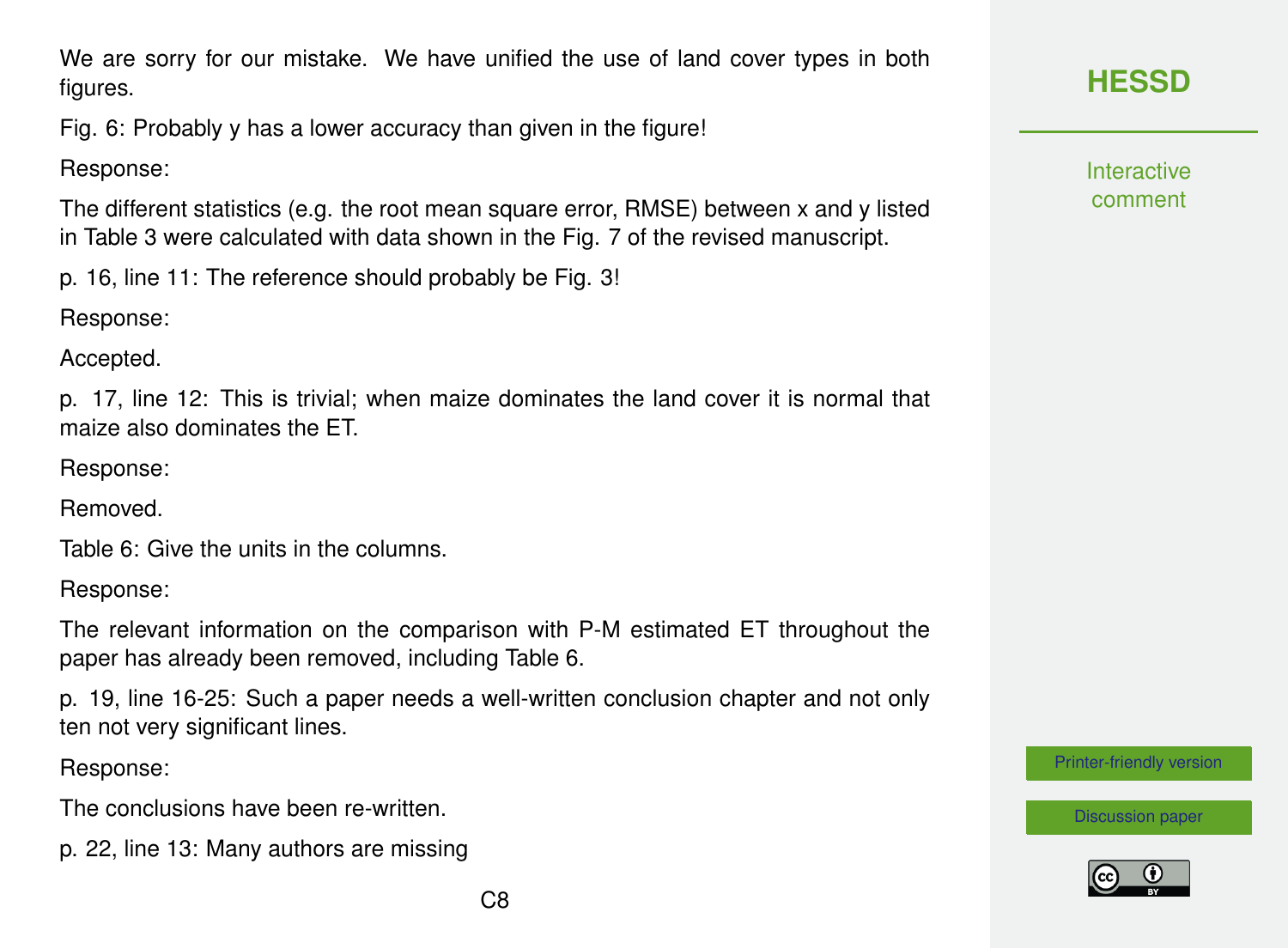#### Response:

Accepted.

p. 22, line 18: Print CO2.

Response:

Accepted.

References:

Kljun, N., Rotach, M., and Schmid, H.: A three-dimensional backward Lagrangian footprint model for a wide range of boundary-layer stratifications, Boundary-Layer Meteorology, 103, 205-226, 2002.

Kljun, N., Calanca, P., Rotach, M., and Schmid, H.: A simple two-dimensional parameterisation for Flux Footprint Prediction (FFP), Geoscientific Model Development, 8, 3695-3713, 2015.

Kormann, R., and Meixner, F. X.: An analytical footprint model for non-neutral stratification, Boundary-Layer Meteorology, 99, 207-224, 2001.

Leclerc, M. Y., and Foken, T.: Footprints in Micrometeorology and Ecology, Springer, Heidelberg, New York, Dordrecht, London, XIX, 239 pp., 2014.

Mauder, M., and Foken, T.: Documentation and instruction manual of the eddy covariance software package TK3 (update), Arbeitsergebnisse, Universität Bayreuth, Abt. Mikrometeorologie (ISSN 1614-8916), 62, 64 pp, 2015.

Wang, J., Zhuang, J., Wang, W., Liu, S., and Xu, Z.: Assessment of Uncertainties in Eddy Covariance Flux Measurement Based on Intensive Flux Matrix of HiWATER-MUSOEXE, IEEE Geoscience and Remote Sensing Letters, 12, 259-263, 2015.

Xu, Z., Ma, Y., Liu, S., Shi, W., and Wang, J.: Assessment of the Energy balance closure under advective conditions and its impact using remote sensing data, Journal

## **[HESSD](http://www.hydrol-earth-syst-sci-discuss.net/)**

**Interactive** comment

[Printer-friendly version](http://www.hydrol-earth-syst-sci-discuss.net/hess-2016-602/hess-2016-602-AC4-print.pdf)